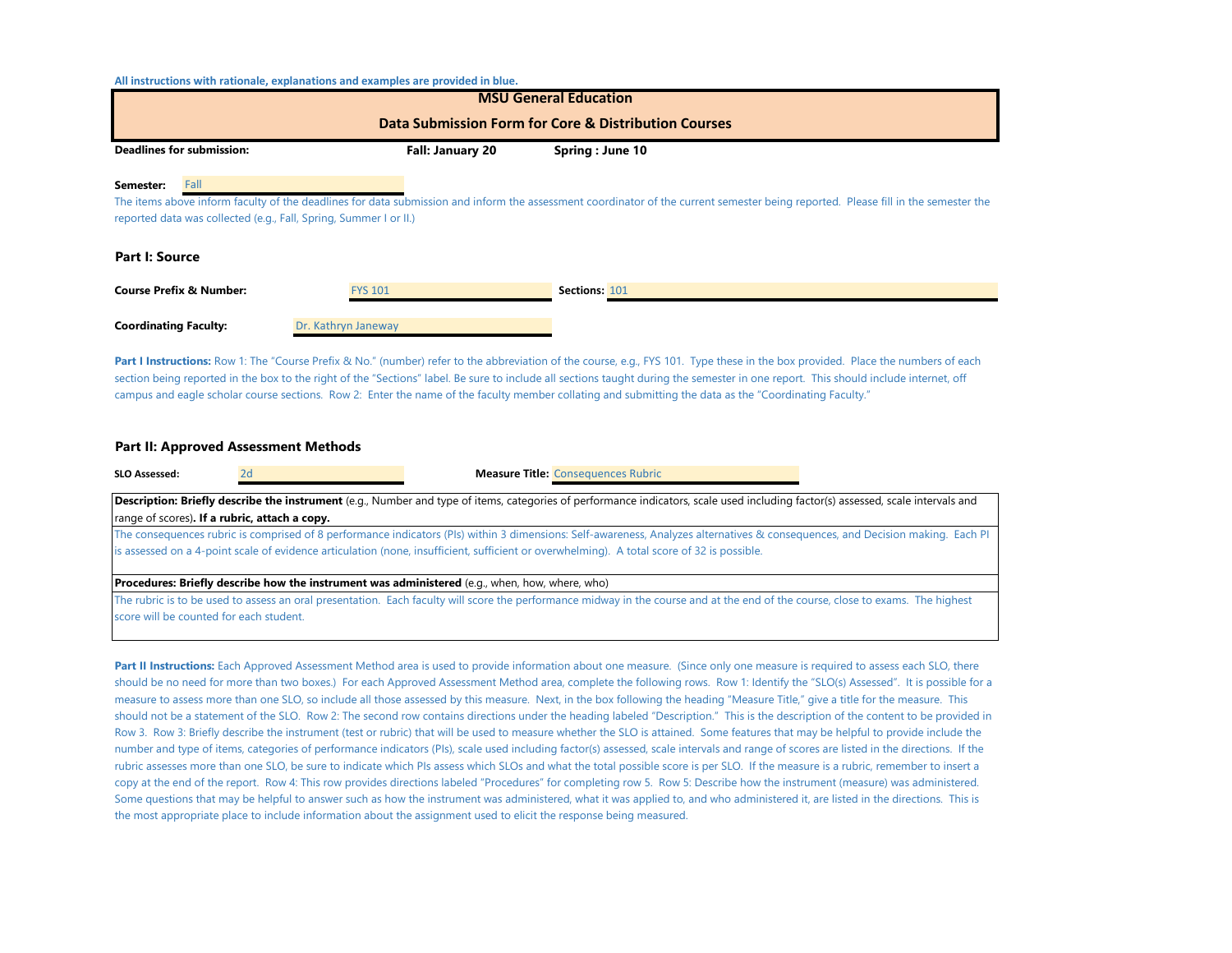## **Part III: Data Summaries**

**Please use the following forms.**

| <b>Gen Ed SLO Attainment Table</b> |                |                           |                                    |                                          |                                           |                                           |                                    |                                          |                           |                                           |                                                              |
|------------------------------------|----------------|---------------------------|------------------------------------|------------------------------------------|-------------------------------------------|-------------------------------------------|------------------------------------|------------------------------------------|---------------------------|-------------------------------------------|--------------------------------------------------------------|
| Course Prefix & No.: FYS 101       |                |                           |                                    | <b>Sections</b><br>reported:             | 001                                       |                                           |                                    |                                          |                           |                                           |                                                              |
|                                    |                |                           |                                    |                                          | <b>Students Attaining<sup>#</sup> SLO</b> |                                           |                                    |                                          |                           |                                           |                                                              |
| Section #                          | SLO # Reported | <b>Measurement Title*</b> | #<br><b>Students</b><br>(Assessed) | # Eagle<br><b>Scholars</b><br>(Assessed) | # On Campus<br>(Assessed)                 | # Online<br><b>Students</b><br>(Assessed) | #<br><b>Students</b><br>(Attained) | # Eagle<br><b>Scholars</b><br>(Attained) | # On Campus<br>(Attained) | # Online<br><b>Students</b><br>(Attained) | Percent<br>(#Students<br>Assessed/#St<br>udents<br>Attained) |
| 001                                | 1b             | <b>Pretest-Posttest</b>   | 25                                 | $\overline{0}$                           | 25                                        | $\mathbf 0$                               | 23                                 | $\mathbf 0$                              | 23                        | 0                                         | 92.0%                                                        |
| 301                                | 1b             | <b>Pretest-Posttest</b>   | 40                                 | $\overline{0}$                           | 0                                         | 40                                        | 38                                 | $\overline{0}$                           | $\mathbf 0$               | 38                                        | 95.0%                                                        |
| 601                                | 1b             | <b>Pretest-Posttest</b>   | 50                                 | 50                                       | $\overline{0}$                            | $\Omega$                                  | 48                                 | 48                                       | $\overline{0}$            | $\Omega$                                  | 96.0%                                                        |
|                                    |                |                           |                                    |                                          |                                           |                                           |                                    |                                          |                           |                                           | #DIV/0!                                                      |
|                                    |                |                           |                                    |                                          |                                           |                                           |                                    |                                          |                           |                                           | #DIV/0!                                                      |
|                                    |                |                           |                                    |                                          |                                           |                                           |                                    |                                          |                           |                                           | #DIV/0!                                                      |
|                                    |                |                           |                                    |                                          |                                           |                                           |                                    |                                          |                           |                                           | #DIV/0!                                                      |
|                                    |                |                           |                                    |                                          |                                           |                                           |                                    |                                          |                           |                                           | #DIV/0!                                                      |
|                                    |                |                           |                                    |                                          |                                           |                                           |                                    |                                          |                           |                                           | #DIV/0!                                                      |
|                                    |                |                           |                                    |                                          |                                           |                                           |                                    |                                          |                           |                                           | #DIV/0!                                                      |
|                                    |                |                           |                                    |                                          |                                           |                                           |                                    |                                          |                           |                                           | #DIV/0!                                                      |
|                                    |                |                           |                                    |                                          |                                           |                                           |                                    |                                          |                           |                                           | #DIV/0!                                                      |
|                                    |                |                           |                                    |                                          |                                           |                                           |                                    |                                          |                           |                                           | #DIV/0!                                                      |
|                                    |                |                           |                                    |                                          |                                           |                                           |                                    |                                          |                           |                                           | #DIV/0!                                                      |
|                                    |                |                           |                                    |                                          |                                           |                                           |                                    |                                          |                           |                                           | #DIV/0!                                                      |
|                                    |                |                           |                                    |                                          |                                           |                                           |                                    |                                          |                           |                                           | #DIV/0!                                                      |
|                                    |                |                           |                                    |                                          |                                           |                                           |                                    |                                          |                           |                                           | #DIV/0!                                                      |
|                                    |                |                           |                                    |                                          |                                           |                                           |                                    |                                          |                           |                                           | #DIV/0!                                                      |
|                                    |                |                           |                                    |                                          |                                           |                                           |                                    |                                          |                           |                                           | #DIV/0!                                                      |
|                                    |                |                           |                                    |                                          |                                           |                                           |                                    |                                          |                           |                                           | #DIV/0!                                                      |
|                                    |                |                           |                                    |                                          |                                           |                                           |                                    |                                          |                           |                                           | #DIV/0!                                                      |
|                                    |                |                           |                                    |                                          |                                           |                                           |                                    |                                          |                           |                                           | #DIV/0!                                                      |
|                                    |                |                           |                                    |                                          |                                           |                                           |                                    |                                          |                           |                                           | #DIV/0!                                                      |
|                                    |                |                           |                                    |                                          |                                           |                                           |                                    |                                          |                           |                                           | #DIV/0!                                                      |
|                                    |                |                           |                                    |                                          |                                           |                                           |                                    |                                          |                           |                                           | #DIV/0!                                                      |
|                                    |                |                           |                                    |                                          |                                           |                                           |                                    |                                          |                           |                                           | #DIV/0!                                                      |
|                                    |                |                           |                                    |                                          |                                           |                                           |                                    |                                          |                           |                                           | #DIV/0!                                                      |
|                                    |                |                           |                                    |                                          |                                           |                                           |                                    |                                          |                           |                                           | #DIV/0!                                                      |
|                                    |                |                           |                                    |                                          |                                           |                                           |                                    |                                          |                           |                                           | #DIV/0!                                                      |

\*Examples of Measures: Essay rubric, Exam, Quiz, Discussion rubric, Presentation rubric, Test items #Reaching the 70% criterion level of attainment

Part III Instructions: This part of the report summarizes student attainment of each SLO based on the measures applied. It is comprised of two Tables, one labeled Gen Ed SLO Attainment Table (shown above) and a second labeled **Gen Ed SLO Rubric Attainment Table** (next page).

**The Gen Ed SLO Attainment Table** includes information on course sections and SLOs assessed, measures used, the number of students assessed and the number of students attaining SLOs. Each course section should be reported on a seperate line. Please complete each column and the final column will automatically calculate the percentage attained. Be sure to include all sections taught during the semester in one report. This should include off campus and eagle scholar course sections.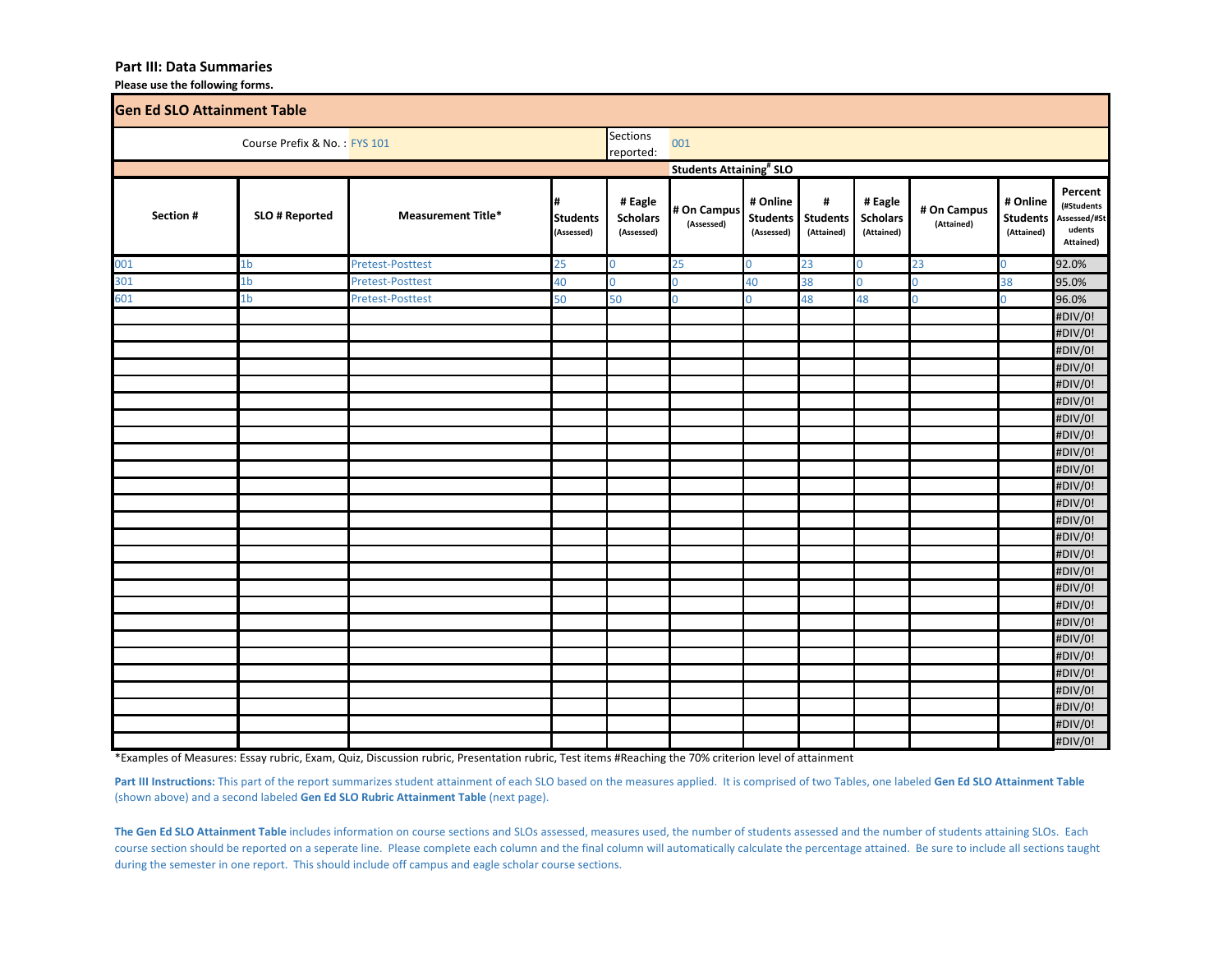**The Gen Ed Rubric Attainment Table**, shown below, is similar to the Gen Ed SLO Attainment Table on the previous page. The difference is that instead of identifying the measure title, it requires you to identify the performance indicator(s) used to determine SLO attainment. Each course section may need to utilize multiple rows. You may copy and paste performance indicators from your rubric to complete this section. Also, please include your rubric as documentation.

| Gen Ed SLO Rubric Attainment Table (an adaptation of the actual rubric may better serve this purpose) |                |                                                                                                                                 |                                    |                                          |                                           |                                           |                                    |                                          |                           |                                           |                                                              |
|-------------------------------------------------------------------------------------------------------|----------------|---------------------------------------------------------------------------------------------------------------------------------|------------------------------------|------------------------------------------|-------------------------------------------|-------------------------------------------|------------------------------------|------------------------------------------|---------------------------|-------------------------------------------|--------------------------------------------------------------|
| Course Prefix & No.: FYS 101                                                                          |                |                                                                                                                                 |                                    | <b>Sections</b><br>reported:             | 001,601                                   |                                           |                                    |                                          |                           |                                           |                                                              |
|                                                                                                       |                |                                                                                                                                 |                                    |                                          | <b>Students Attaining<sup>#</sup> SLO</b> |                                           |                                    |                                          |                           |                                           |                                                              |
| Section #                                                                                             | SLO # Reported | <b>Performance Indicator</b>                                                                                                    | #<br><b>Students</b><br>(Assessed) | # Eagle<br><b>Scholars</b><br>(Assessed) | # On Campus<br>(Assessed)                 | # Online<br><b>Students</b><br>(Assessed) | #<br><b>Students</b><br>(Attained) | # Eagle<br><b>Scholars</b><br>(Attained) | # On Campus<br>(Attained) | # Online<br><b>Students</b><br>(Attained) | Percent<br>(#Students<br>Assessed/#St<br>udents<br>Attained) |
| 001                                                                                                   | 2d             | Self-awareness - Identifies the issues                                                                                          | 25                                 | U                                        | 25                                        |                                           | 23                                 | 0                                        | 23                        | Ò                                         | 92.0%                                                        |
|                                                                                                       |                | Self-awareness - States their belief                                                                                            | 25                                 | $\overline{0}$                           | 25                                        | $\Omega$                                  | 22                                 | $\overline{0}$                           | 22                        | O                                         | 88.0%                                                        |
|                                                                                                       |                | Self-awareness- States origin of belief                                                                                         | 25                                 | Ō                                        | 25                                        | $\Omega$                                  | 21                                 | 0                                        | 21                        | Ō                                         | 84.0%                                                        |
|                                                                                                       |                | Analyzes alternatives & consequences<br>Explains alternative courses of action                                                  | 25                                 | $\overline{0}$                           | 25                                        | $\Omega$                                  | 19                                 | 0                                        | 19                        | O                                         | 76.0%                                                        |
|                                                                                                       |                | Analyzes alternatives & consequences<br>Identifies effects on people,, places,<br>and things                                    | 25                                 | 0                                        | 25                                        | $\Omega$                                  | 18                                 | 0                                        | 18                        |                                           | 72.0%                                                        |
|                                                                                                       |                | Analyzes alternatives & consequences -<br>Evaluates alternative courses of action<br>based on consequences to those<br>affected | 25                                 | 0                                        | 25                                        | $\Omega$                                  | 19                                 | $\Omega$                                 | 19                        |                                           | 76.0%                                                        |
| 601                                                                                                   | 2d             | Self-awareness - Identifies the issues                                                                                          | 50                                 | 50                                       | $\overline{0}$                            | $\Omega$                                  | 46                                 | 46                                       | $\overline{0}$            | n                                         | 92.0%                                                        |
|                                                                                                       |                | Self-awareness - States their belief                                                                                            | 50                                 | 50                                       | O                                         |                                           | 47                                 | 47                                       | $\overline{0}$            | n                                         | 94.0%                                                        |
|                                                                                                       |                | Self-awareness- States origin of belief                                                                                         | 50                                 | 50                                       | $\overline{0}$                            |                                           | 42                                 | 42                                       | $\overline{0}$            |                                           | 84.0%                                                        |
|                                                                                                       |                | Analyzes alternatives & consequences<br>Explains alternative courses of action                                                  | 50                                 | 50                                       | O                                         | ი                                         | 44                                 | 44                                       | $\Omega$                  |                                           | 88.0%                                                        |
|                                                                                                       |                | Analyzes alternatives & consequences<br>Identifies effects on people,, places,<br>and things                                    | 50                                 | 50                                       | $\Omega$                                  | $\Omega$                                  | 43                                 | 43                                       | $\Omega$                  |                                           | 86.0%                                                        |
|                                                                                                       |                | Analyzes alternatives & consequences<br>Evaluates alternative courses of action<br>based on consequences to those<br>affected   | 50                                 | 50                                       | N                                         | $\Omega$                                  | 42                                 | 42                                       |                           |                                           | 84.0%                                                        |
|                                                                                                       |                |                                                                                                                                 |                                    |                                          |                                           |                                           |                                    |                                          |                           |                                           | #DIV/0!                                                      |
|                                                                                                       |                |                                                                                                                                 |                                    |                                          |                                           |                                           |                                    |                                          |                           |                                           | #DIV/0!                                                      |
|                                                                                                       |                |                                                                                                                                 |                                    |                                          |                                           |                                           |                                    |                                          |                           |                                           | #DIV/0!                                                      |
|                                                                                                       |                |                                                                                                                                 |                                    |                                          |                                           |                                           |                                    |                                          |                           |                                           | #DIV/0!                                                      |
|                                                                                                       |                |                                                                                                                                 |                                    |                                          |                                           |                                           |                                    |                                          |                           |                                           | #DIV/0!                                                      |
|                                                                                                       |                |                                                                                                                                 |                                    |                                          |                                           |                                           |                                    |                                          |                           |                                           | #DIV/0!                                                      |
|                                                                                                       |                |                                                                                                                                 |                                    |                                          |                                           |                                           |                                    |                                          |                           |                                           | #DIV/0!                                                      |
|                                                                                                       |                |                                                                                                                                 |                                    |                                          |                                           |                                           |                                    |                                          |                           |                                           | #DIV/0!                                                      |
|                                                                                                       |                |                                                                                                                                 |                                    |                                          |                                           |                                           |                                    |                                          |                           |                                           | #DIV/0!                                                      |
|                                                                                                       |                |                                                                                                                                 |                                    |                                          |                                           |                                           |                                    |                                          |                           |                                           | #DIV/0!                                                      |